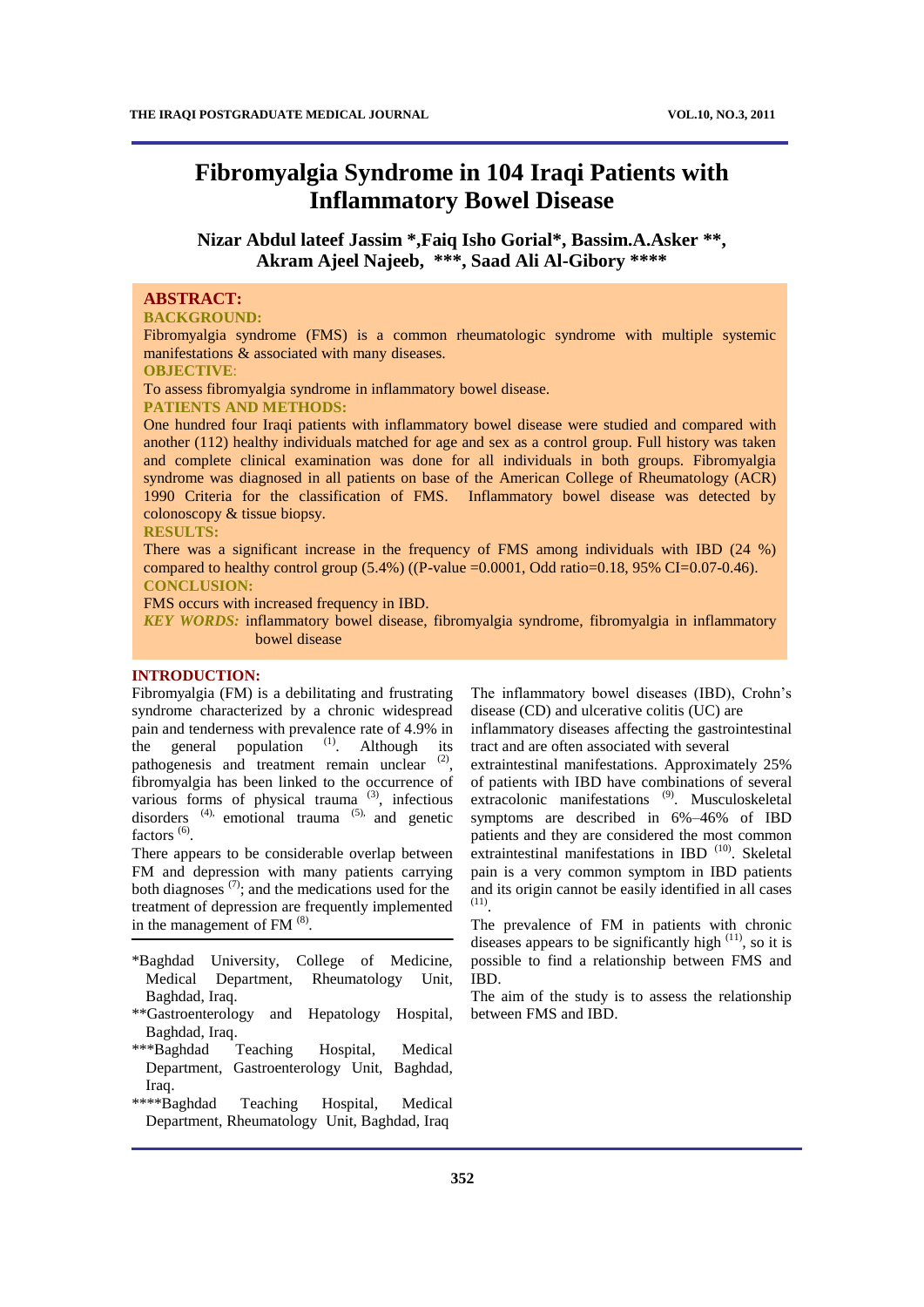#### **FIBROMYALGIA SYNDROME**

#### **PATIENTS AND METHODS:**

A cross-sectional study was carried out at Baghdad Teaching Hospital / Gastroenterology Unit, Medical Department; and Outpatient Clinic of the Gastroenterology & Hepatology Hospital from January 2009 till May 2010. One hundred four patients had IBD. Our patients were diagnosed by gastroenterologists on base on full history, complete clinical examination, & colonoscopy with confirmatory histology seen on colonic biopsy. The severity & activity of IBD were assessed using: Truelove & Witts Severity Index  $(12)$ ; Simple Clinical Colitis Activity Index  $(13)$ , and Simple Index of Crohn's Activity<sup> $(14)$ </sup>. Another 112 healthy individuals matched for age and sex were collected from relatives and accompanying persons of patients attending to Rheumatology Unit & Medical Department were studied as a control group. The American College of Rheumatology 1990 Classification Criteria for fibromyalgia which include a history of chronic widespread pain involving all four quadrants of the body and the axial skeleton, plus the presence of 11 of 18 tender points on physical examination were applied to all the patients and controls. <sup>(15)</sup>.

Patients were excluded from the study if they had conditions mimic FMS like: autoimmune disorders, neurological disorders, endocrine disorders, hepatitis C, malignancy , & osteomalacia<sup>(16)</sup>

A signed consent was taken from all individuals studied. Ethical approval was obtained from the Ethics Committee of Baghdad University, College of Medicine, Medical Department.

Statistical analysis was done using statistical package for social science software (SPSS16) for Windows. Association between different categorical variables was measured using Chisquare test or Fisher's exact test where appropriate. Difference between continuous variables was measured using t-test. Multiple logistic regression analysis was done to find the predictors of FMS in IBD. P-values<0.05 were considered significant. **RESULTS:**

The 104 patients with IBD (57 males & 47 females) compared with 112 healthy individuals (49 males & 63 females) as a control group (Pvalue=  $0.134$ ). The mean age was  $(36.60 \pm 12.21)$ years for the IBD patients group, and (38.31  $\pm$ 12.57) years for the control group (P-

value=0.314) indicating no statistical significant difference between both groups (Table 1).

The frequency of FMS in 104 patients with IBD was 24% compared to 5.4% in 112 healthy

individuals (P-value  $=0.0001$ , Odd ratio $=0.18$ , 95% CI=0.07-0.46) indicating a statistical significant difference between both groups as shown in Table  $\mathcal{D}_{\mathcal{L}}$ 

The frequency of FMS was more in Crohns disease (25%) compared with ulcerative colitis (23.9%) but no statistical significant difference between the two (P-value=1, Odd ratio=1.06, 95%CI= 0.31-3.65) as shown in Table 3.

There was a very high statistical significant difference between frequency of FMS symptoms (wide spread pain, headache, fatigue, sleep disturbances, & depression) in 104 patients with IBD & 112 controls (p= 0.0000001, p= 0.0000002,  $p= 0.0000001$ ,  $p= 0.0000001$ ,  $p= 0.00000002$ respectively as shown in Table 4.

Also, there was a statistical significant difference between frequency of FMS symptoms (anxiety, numbness, & irritable bowel syndrome) in 104 patients with IBD  $\&$  112 controls (p=0.03, p=0.02, p=0.03) respectively as shown in Table 4.

Multiple logistic regression analysis reveals that there is negative relationship between the independent variables: sex (male gender compared to female) [B=-2.18, p=0.03,OR=0.11(95% CI=0.02-0.83)], severity of IBD[B=-4.59, p=0.02. OR=0.01(0-0.49)], family history of fibromyalgia or rheumatic diseases [B=-7.35, p=0.00004, OR= $0.001(95\% CI = 0 = 0.02)$ ]; and the dependent variable (FMS) as shown in Table 5.

Also there is no significant relationship between the independent variables: age [B=0.32, p=0.47, OR=1.03 (95%CI=0.95-1.13)], duration of disease [B=0.07, p=0.29, OR=1.07 (95%CI=0.94-1.22)], types of IBD  $[B=-0.008, p=0.10, OR=0.99]$ (95%CI=0.05-18.200], activity of IBD[B=-  $0.14$ , p=0.89, OR=0.87(95%CI=0.12-6.15), drugs [steroids(B=1.38,p=0.23, OR=3.97(95%CI=0.41-  $38.08$ ; sulfasalazine(B=-1.56, p=0.16,OR=0.21(95% CI=0.02 -1.87); azathioprine (B=1.37, p=0.38, OR=3.95 (95%CI=0.18-84.77) ; and the dependent variable (FMS) as shown in Table 5.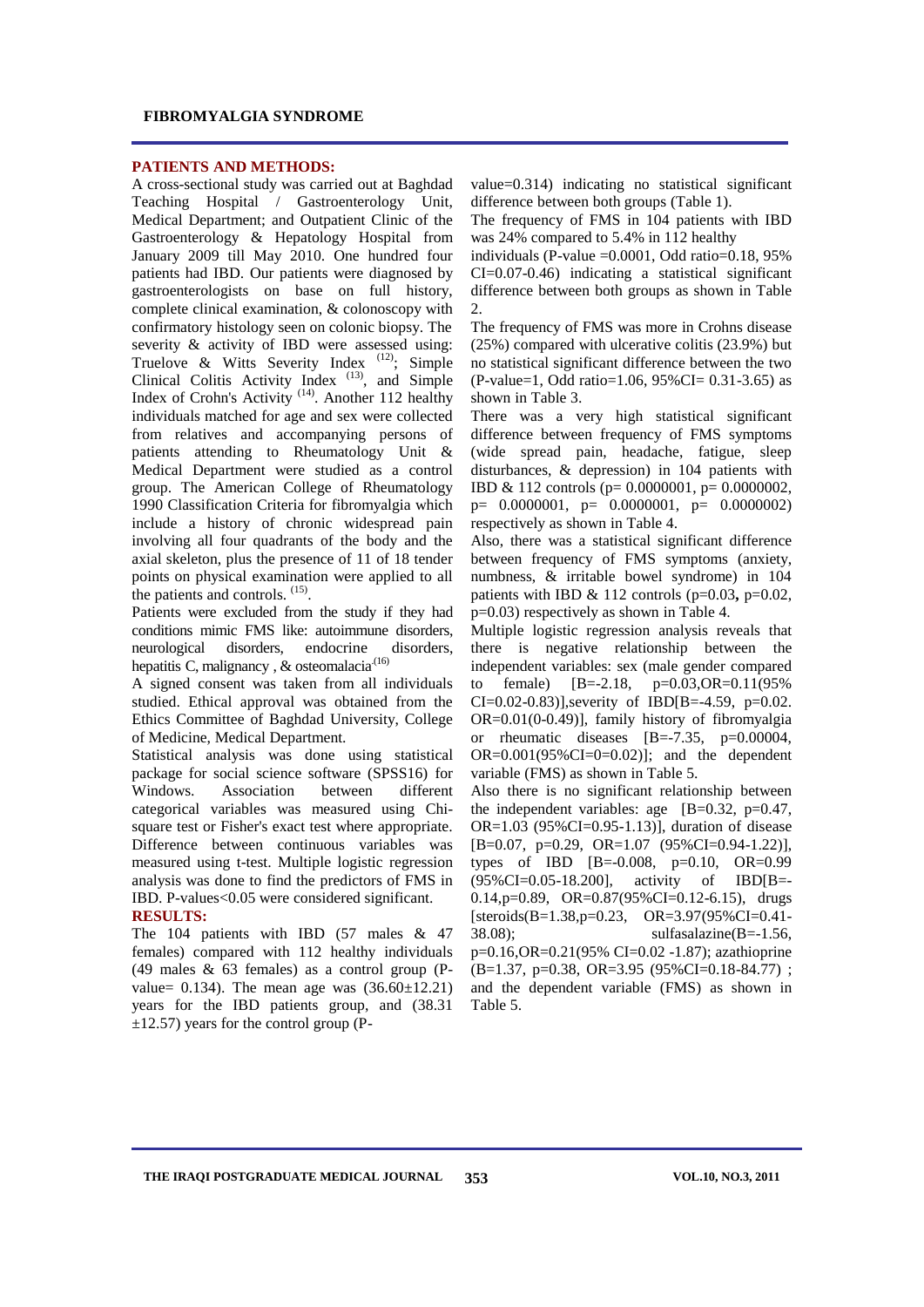| Variables                                      | <b>Patients</b><br>$n=104$ | Controls<br>$n=112$  | P-value               |
|------------------------------------------------|----------------------------|----------------------|-----------------------|
| Age (mean)<br>(years)                          | $36.60 + 12.21$            | $38.31 + 12.57$      | $0.314^{ns}$          |
| Gender<br>Male $n$ $(\%)$<br>Female $n$ $(\%)$ | 57(53.8)<br>47(42.7)       | 49(46.2)<br>63(57.3) | $0.134$ <sup>ns</sup> |

|  | Table1: Demographic characteristics of 104 patients with IBD and 112 healthy controls |  |  |  |  |  |  |
|--|---------------------------------------------------------------------------------------|--|--|--|--|--|--|
|--|---------------------------------------------------------------------------------------|--|--|--|--|--|--|

IBD, inflammatory boel disease; n., number; %, percentile; ns, P-value is not significant

**Table 2: Frequency of FMS in 104 patients with IBD and 112controls**

| Group            | <b>FMS</b> |           | P-value    | <b>OR (95%CI)</b> |
|------------------|------------|-----------|------------|-------------------|
|                  | Present    | Absent    |            |                   |
|                  | n. (%)     | n.(%)     |            |                   |
| Patients $n=104$ | 25(24)     | 79(76)    |            |                   |
|                  |            |           | $0.0001**$ | $0.18(0.07-0.46)$ |
| Controls $n=112$ | 6(5.4)     | 106(94.6) |            |                   |
|                  |            |           |            |                   |

 FMS, fibromyalgia syndrome; \*\* P-value is highly significant. ;OR, odd ratio; CI, confidence interval; FMS, fibromyalgia syndrome

| Table 3: Frequency of FMS according to the type of 104 patients with IBD |  |  |  |  |  |  |  |
|--------------------------------------------------------------------------|--|--|--|--|--|--|--|
|--------------------------------------------------------------------------|--|--|--|--|--|--|--|

| <b>Variables</b>          | <b>FMS</b> |          | P-value | <b>OR(95%CI)</b>  |
|---------------------------|------------|----------|---------|-------------------|
|                           | Present    | Absent   |         |                   |
|                           | n.(%)      | n.(%)    |         |                   |
| Ulcerative colitis $n=88$ | 21(23.9)   | 67(76.1) |         |                   |
|                           |            |          |         | $1.06(0.31-3.65)$ |
| Crohns disease $n=16$     | 4(25)      | 12(75)   |         |                   |
|                           |            |          |         |                   |

n, number; %, percentile

**Table 4: Frequency of FMS symptoms in 104 patients with IBD compared to 112 healthy controls**

| Variables                  | <b>IBD</b> | <b>Controls</b> | P-value        | <b>OR(95%CI)</b>    |
|----------------------------|------------|-----------------|----------------|---------------------|
|                            | $n=104$    | $n=112$         |                |                     |
| Diffuse pain $n(\%)$       | 27(93.1)   | 2(6.9)          | $0.0000001**$  | $0.05(0.01 - 0.23)$ |
| Fatique $n(\%)$            | 27(93.1)   | 2(6.9)          | $0.0000001**$  | $0.05(0.01 - 0.23)$ |
| Headache $n\%$ )           | 26(92.9)   | 2(7.1)          | $0.0000002$ ** | $0.05(0.13-0.24)$   |
| Sleep disturbances $n(\%)$ | 27(93.1)   | 2(6.9)          | $0.0000001**$  | $0.05(0.01 - 0.23)$ |
| Depression $n(\%)$         | 26(92.9)   | 2(7.1)          | $0.0000002**$  | $0.05(0.13-0.24)$   |
| Anxiety $n\frac{6}{6}$     | 9(81.8)    | 2(18.2)         | $0.03*$        | $0.19(0.04 - 0.91)$ |
| Numbness $n$ (%)           | 7(87.5)    | 1(12.5)         | $0.02*$        | $0.13(0.02 - 1.03)$ |
| IBS $n\%$ )                | 5(100)     | 0(0)            | $0.03*$        | $0.47(0.41 - 0.54)$ |

\*\* P-value is highly significant; \*,P-value is significant; n., number; %, percentile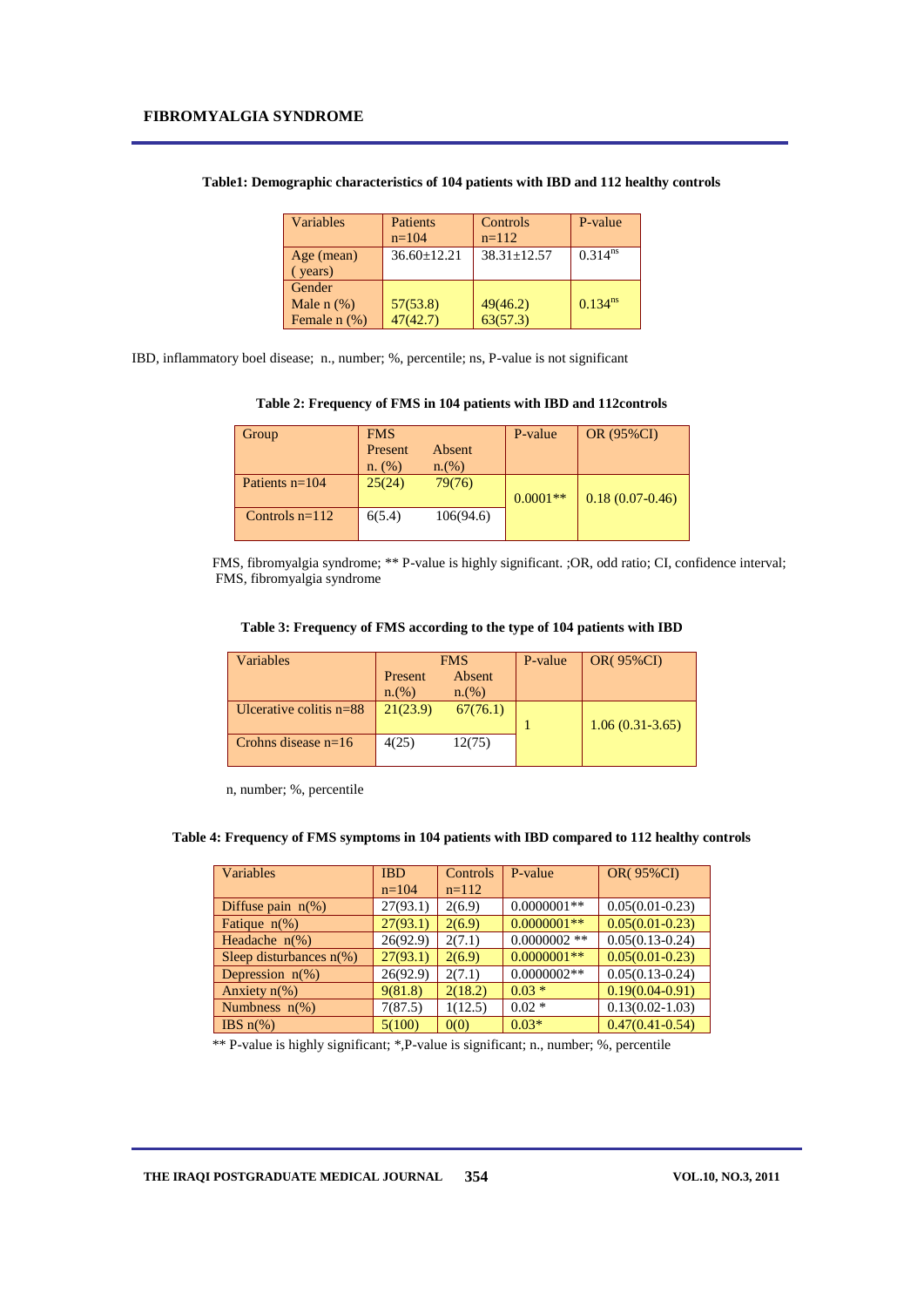| Variables                | B       | P-value     | OR (95% CI)          |
|--------------------------|---------|-------------|----------------------|
| Age                      | 0.32    | 0.47        | $1.03(0.95 - 1.13)$  |
| Sex:male (compared<br>to | $-2.18$ | $0.03*$     | $0.11(0.02 - 0.83)$  |
| female)                  |         |             |                      |
| Duration (years)         | 0.07    | 0.29        | $1.07(0.94-1.22)$    |
| Type of IBD              | $-.008$ | 0.10        | $0.99(0.05 - 18.20)$ |
| Severity of IBD          | $-4.59$ | $0.02*$     | $0.01(0-0.49)$       |
| <b>Activity of IBD</b>   | $-0.14$ | 0.89        | $0.87(0.12 - 6.15)$  |
| <b>FH<sub>x</sub></b>    | $-7.35$ | $0.00004**$ | $0.001(0-0.02)$      |
| Drugs                    |         |             |                      |
| <b>Steroids</b>          | 1.38    | 0.23        | $3.97(0.41 - 38.08)$ |
| <b>SSZ</b>               | $-1.56$ | 0.16        | $0.21(0.02 - 1.87)$  |
| Azathioprine             | 1.37    | 0.38        | $3.95(0.18 - 84.77)$ |

**Table 5: Multivariable logistic regression analysis of predictors for FMS in 104 IBD patients**

B, regression coefficient; \* p-value is significant; \*\* p-value is highly significant; OR, odd ratio; CI, confidence interval, FHx, family history; SSZ, sulfasalazine; -; negative relationship between indepependent variable( predictor) and dependent variable( fibromalagia syndrome)

#### **DISCUSSION:**

In the present study we found a significant association between FMS and IBD.

Multiple factors may explain this association including chronicity of IBD, genetic factors, & environmental factors.<sup>(11,17,18)</sup>.

In the present study, the frequency of FMS among patients with IBD was 24 %, compared to that of healthy individuals  $(5.4\%)$  (P-value =0.0001, Odd ratio= $0.18$ , 95% CI= $0.07$ - $0.46$ ) which does indicate a significant association between the two conditions. This finding is comparable to another study done by [Buskila](http://hinari-gw.who.int/whalecomwww.ncbi.nlm.nih.gov/whalecom0/sites/entrez?Db=pubmed&Cmd=Search&Term=%22Pellegrino%20MJ%22%5BAuthor%5D&itool=EntrezSystem2.PEntrez.Pubmed.Pubmed_ResultsPanel.Pubmed_DiscoveryPanel.Pubmed_RVAbstractPlus) D et al  $(30\%)$ <sup> $(17)$ </sup>. Such finding may indicate a role of stress related factors of chronic disease in etiopathogenesis of FMS. The stress and pain accompanying IBD might be putative triggering agents for development of FMS. Also, the frequency of FMS was more in Crohns disease compared with ulcerative colitis. This agreed with previous studies done by Bourikas LA & Papadakis KA<sup>(11)</sup>, and Buskila D et al<sup>(17)</sup>; but it is in contrast with another study done by Palm O et al in which frequency of FMS in ulcerative colitis was 3.7% compared to FMS in Cronhs disease which was  $3\%$ <sup>(18)</sup>, this might be explained by variations in social, cultural, and educational backgrounds of patients studied, but more likely, differences in study design appears to be the main reason for differences in estimated prevalence rates. Our study was based on patients attending a hospital unit, while in Palm O et al, the study based on patients recruited from general population.

The frequency of symptoms of FMS was significantly more in patients with IBD than frequency of FMS symptoms in controls. This finding goes with previous study done by Buskila D et al  $^{(17)}$ .

In the present study; male sex, family history of FMS or rheumatic diseases, & severity of IBD are predictors with significant negative relationship to FMS in patients with IBD.

In the present study, there was no statistical significant association between FMS; and: age, duration, type, activity, and medication used in treatment of IBD. This might be explained by the small limited sample studied.

The diagnosis, assessment, & follow up of FMS relies on self reported syndrome, commonly pain and tenderness is subjective reflecting many factors like, ethnicity, age, sex, social back ground, underlying concomitant chronic disease and psychological stress<sup> $(19)$ </sup>. This is also true regarding management, there is no specific treatment for

FMS (20), management will encompass multiple strategies, including education, stress management and aerobic exercise to help the patients cope with their symptoms and improve their quality of life  $(21)$ The occurrence of FMS has certain clinical implications. The clinical features may in some patients imitate increased IBD activity and thus be misinterpreted as a disease relapse. Such mistake may occasionally result in increased administration of drugs (22). Clinicians should be aware of the frequent occurrence of gastroenterological symptoms in FMS. According to some authors, as many as 70% of patients with FMS may exhibit symptoms consistent with irritable bowel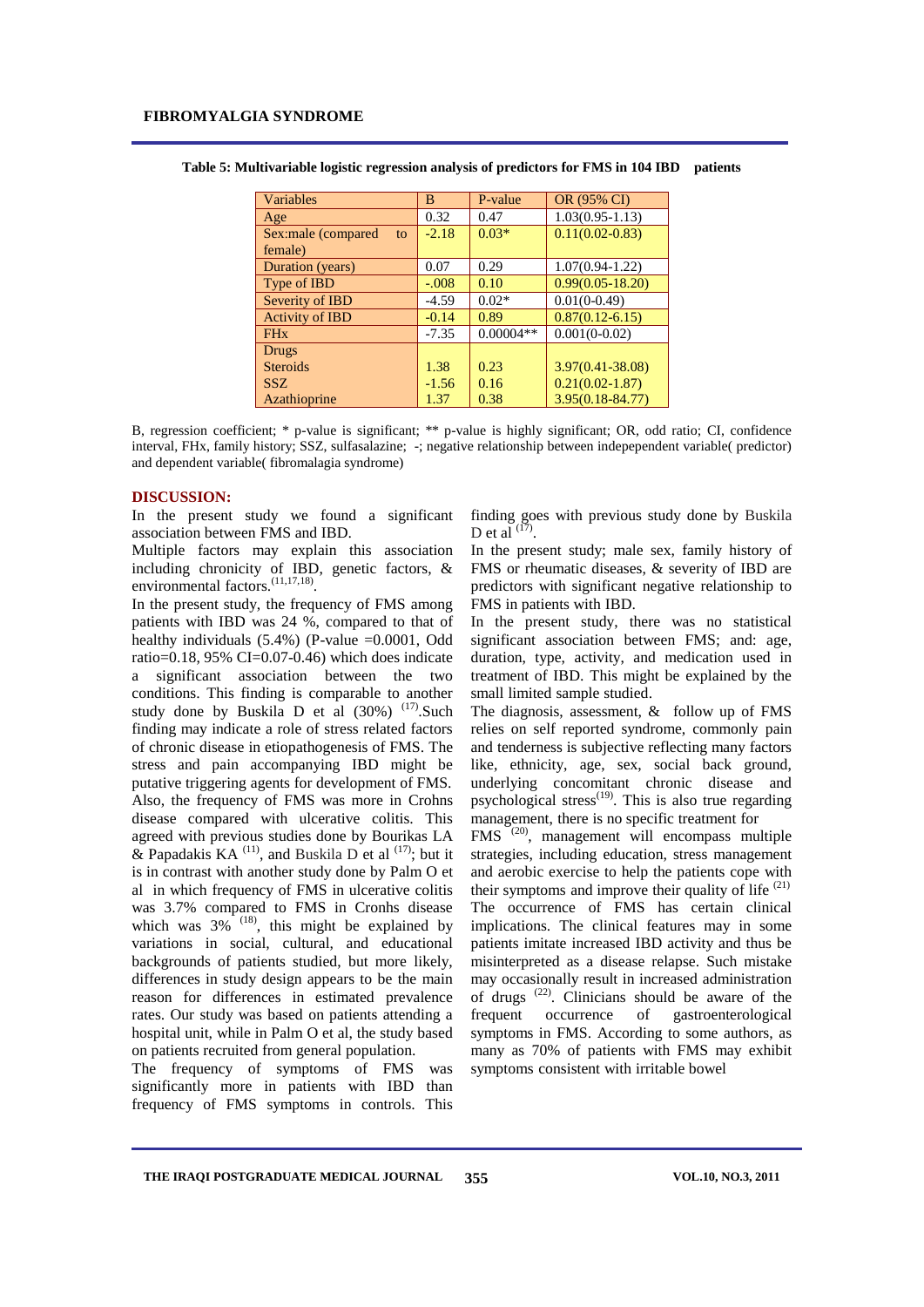#### **FIBROMYALGIA SYNDROME**

syndrome<sup>(23)</sup>, so it is important to be aware of coexistence in some patients.

A number of limitations of the current study must be pointed out. We did not perform a detailed assessment of depression, anxiety, or coping among patients who developed tenderness and other symptoms of FMS. More detailed analyses of these parameters would better characterize these aspects and would assist in the evaluation of the association between IBD and the development of FM symptoms. The relatively small size of the study sample must be noted. Despite these limitations, our findings call attention to important relationship between FMS &IBD.

We recommend assessing patients with IBD for FMS to prevent misdiagnosis and ensure correct treatment.

#### **CONCLUSION :**

FMS occurs with increased frequency (24 %) in patients with IBD.

## **REFERENCES:**

- **1.** White KP, Speechley M, Harth M, et al. The London Fibromyalgia epidemiology study: the prevalence of fibromyalgia syndrome in London, Ontario. J Rheumatol 1999;26:1570– 76.
- **2.** Clauw DJ, Crofford LJ: Chronic widespread pain and fibromyalgia: what we know and what we need to know. Best Pract Res Clin Rheumatol 2003;17:685–701.
- **3.** McLean SA, Williams DA, Clauw DJ. Fibromyalgia after motor vehicle collision: evidence and implications. Traffic Inj Prev 2005;6:97–104.
- **4.** Adak B, Tekeoglu I, Ediz L, et al. Fibromyalgia frequency in hepatitis B carriers. J Clin Rheumatol 2005;11:157–59.
- **5.** Aaron LA, Bradley LA, Alarcon GS, et al. Perceived physical and emotional trauma as precipitating events in fibromyalgia. Associations with health care seeking and disability status but not pain severity. Arthritis Rheum 1997;40:453–60.
- **6.** Ablin JN, Cohen H, Buskila D. Mechanisms of disease: genetics of fibromyalgia. Nat Clin Pract Rheumatol 2006;2:671–78.
- **7.** Hassett AL, Cone JD, Patella SJ, et al. The role of catastrophizing in the pain and depression of women with fibromyalgia syndrome. Arthritis Rheum 2000;43: 2493– 500.
- **8.** Rao SG, Bennett RM. Pharmacological therapies in fibromyalgia. Best Pract Res Clin Rheumatol 2003;17:611–27.
- **9.** Monsen U, Sorstad J, Hellers G, et al. Extracolonic diagnoses in ulcerative colitis: an epidemiological study. Am J Gastroenterol. 1990; 85:711–16.
- **10.** . Salvarani C, Vlachonikolis IG, van der Heijde DM, et al. Musculoskeletal manifestations in a population-based cohort of inflammatory bowel disease patients. Scand J Gastroenterol. 2001;36:1307–13.
- **11.** Bourikas LA and Papadakis KA. Musculoskeletal Manifestations of Inflammatory Bowel Disease. Inflamm Bowel Dis 2009;15:1915–24).
- **12.** Truelove Sc, Witts LJ. Truelove and Witts severity index. Br Med J 1955;2:1041-48.
- **13.** Walmsley RS, Ayres RC, Pounder RE, and Allan RN. A simple clinical colitis activity index. Gut 1998;43: 29-32.
- **14.** Elliott P, Lennard-Jones J, Hathway N. Simple index of Crohn's disease activity. Lancet 1980;1 (8173):876. doi:10.1016/S0140- 6736(80)91372-0.PMID 6103229.
- **15.** Wolf F, Smythe HA, Yunus MB, *et al*. The American College of Rheumatology 1990 Criteria for the classification of Fibromyalgia. Report of the Multicenter Criteria Committee. Arthritis Rheum 1990; 33: 160-72.
- **16.** Winfield JB. The patient with diffuse pain. In: Imboden JB, Hellmann DB, Stone JH, eds. Current Rheumatology Diagnosis and Treatment,  $1<sup>st</sup>$  edn. New York, Chigago, san Francisco, Libon, London, Madrid, Mexici Sydney, Torrento:Lange Medical Books/ McGraw-Hill 2004;13:121-28.
- **17.** Buskila D, Odes LR, Neumann L, et al. Fibromyalgia in inflammatorybowel disease. J Rheumatol. 1999;26:1167–71.
- **18.** Palm O, Moum B, Jahnsen J, et al. Fibromyalgia and chronic widespread pain in patients with inflammatory bowel disease: a cross sectional population survey. J Rheumatol. 2001;28:590–94.
- **19.** Hazleman B. Soft tissue rheumatism. In: Maddison PJ, Isenberg DA, Woo P, Glass DN (eds). Oxford text book of Rheumatology. New York. Oxford University Press, Inc. 1998;1:489-515.
- **20.** Gursel Y, Ergin S, Corekci B. Results of four years experience in fibromyalgia: follow up outpatients' clinic. Ann Rheumatic Dis 2001;60: 251.
- **21.** Cedraschi C, Desmeules J, Vischer TL. Fibromyalgia: pain management strategies. Ann Rheumatic Dis 2001; 60:13.

THE IRAQI POSTGRADUATE MEDICAL JOURNAL 356 VOL.10, NO.3, 2011 **356**